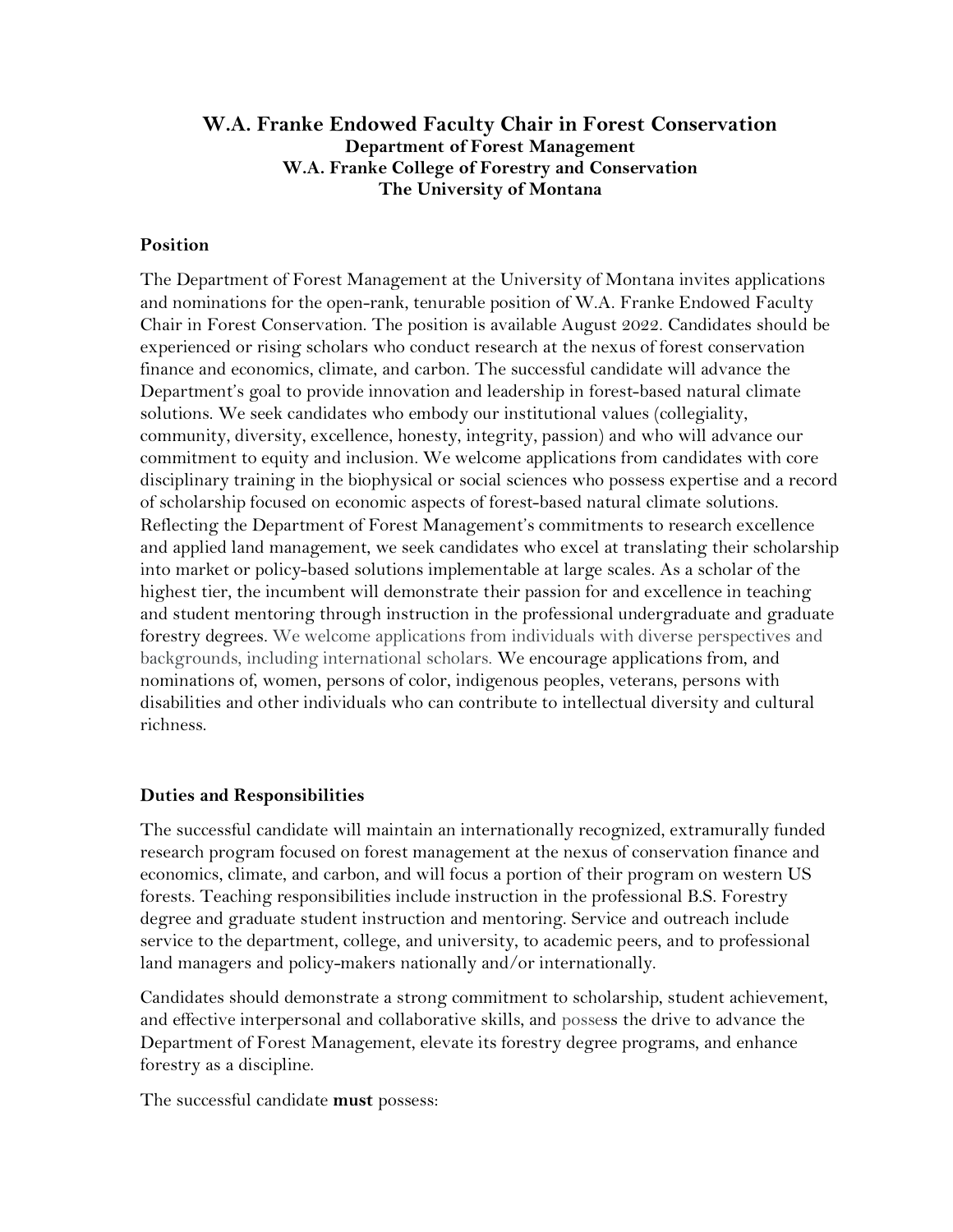- An earned doctorate or equivalent terminal degree.
- A record of impactful and distinguished research and scholarship relative to career stage; OR: record of scholarship and professional leadership in forest management or conservation in the private, public, or non-governmental sectors meriting a faculty appointment in the Department of Forest Management.
- Evidence of established or growing professional distinction and national recognition, including scholarly publications in peer-reviewed outlets.
- Demonstrated expertise and evidence of the ability to maintain an exemplary research program in the area of forest-based natural climate solutions at the intersection of conservation finance and economics, climate, and carbon.
- Demonstrated evidence of excellence in teaching and mentoring, or potential for excellence, at the undergraduate and graduate level.
- Demonstrated commitment to diversity, equity, and inclusion.

**Preference** will be given to applicants who possess:

- A record of translating their scholarship into market or policy-based solutions implementable at large scales.
- Demonstrated experience building a high-performing research team, with evidence of a commitment to ethics, openness, and diversity.
- Demonstrated experience developing research and outreach related to carbon offsets.

## **About the College**

The W.A. Franke College of Forestry and Conservation was founded in 1913 as the School of Forestry, one of the first forestry programs accredited by the Society of American Foresters. Today, the College includes programs in ecological, social and natural resource sciences, policy and management. College faculty are among the most productive researchers in the nation, nationally and internationally recognized for their research excellence. The College is also known for the quality of its graduates, and has produced many of the nation's finest natural resource managers and scientists.

The College serves approximately 780 undergraduate students (65% nonresident) through five undergraduate degree programs and six minors that address diverse facets of today's natural resource challenges: Forestry; Environmental Science and Sustainability; Parks, Tourism and Recreation Management; Geography; and Wildlife Biology. The College also offers five masters programs, three Ph.D. programs, and three certificate programs. Research and outreach activities are administered through the Montana Forest and Conservation Experiment Station, a state-wide agency of the Montana University System; it includes 14 programs, centers, and institutes. Within this structure are numerous cutting-edge initiatives in both research and teaching that promote integrative approaches to conservation.

The College faculty take pride in the attention devoted to teaching, research, and the application of science to complex problems. Considerable emphasis is placed on hands-on